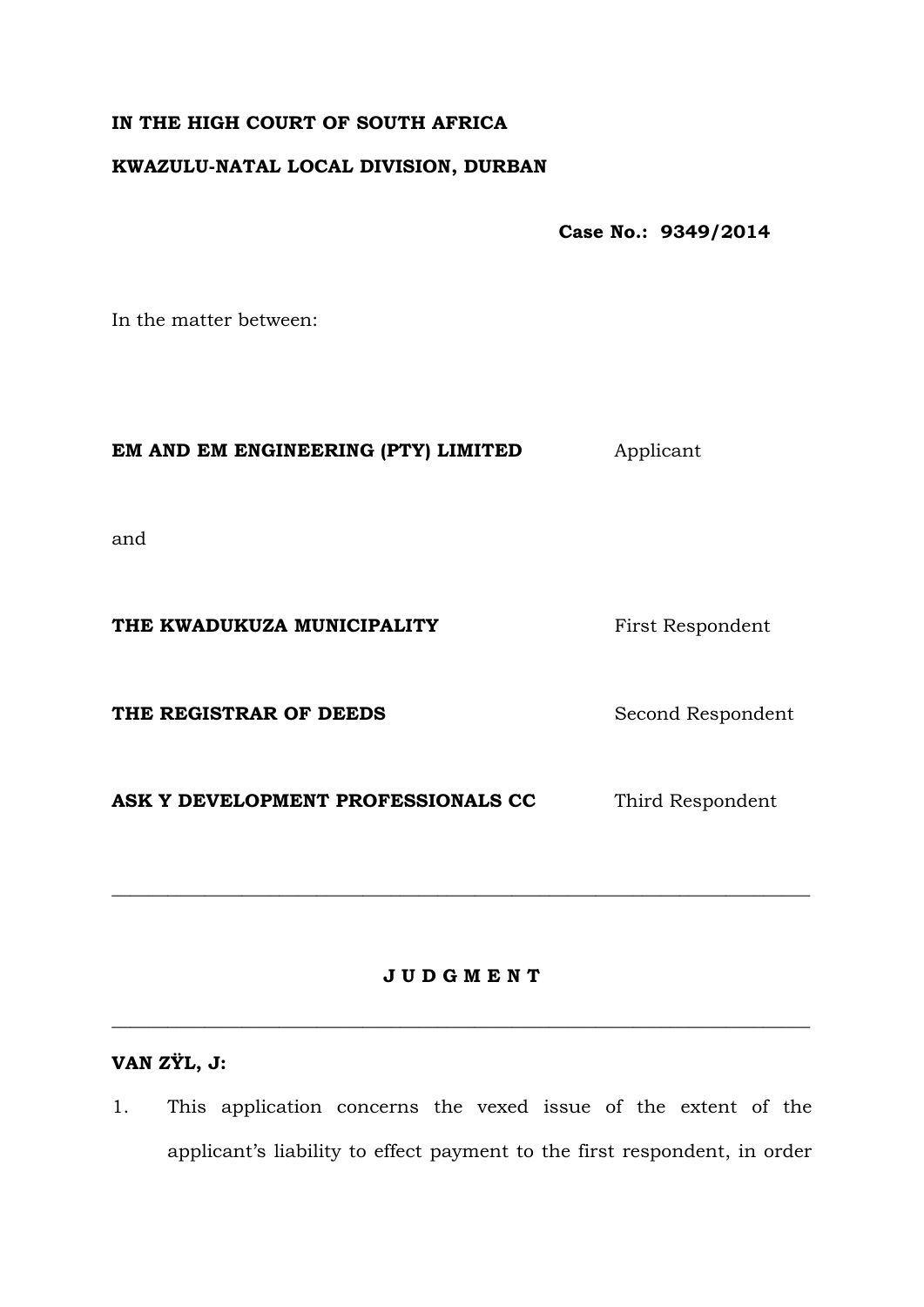to obtain a clearance certificate as contemplated by section 118(1) of the Local Government: Municipal Systems Act 32 of 2000 and which would then permit the second respondent (the registrar of deeds) to register the transfer of ownership of certain immovable property from the name of the applicant into the name of a prospective purchaser.

- 2. The applicant is a property developer and at all material times was and remains the registered owner of an immovable property described as Portion 2 of Erf 923 Salt Rock, Registration Division FU, Province of KwaZulu-Natal, in extent 40,7195 Hectares and held by it in terms of a certificate of registered title number T24568/2010 dated 29 July 2010. In the affidavits the parties refer thereto as "the mother property". As a matter of convenience this reference is likewise adopted for purposes of this judgment.
- 3. It is not in dispute that the mother property has been divided into 91 subdivisions, respectively numbered 1002 to 1092, in terms of a general plan and a copy of which is annexed marked H to the application papers. Although the founding papers do not set out the background to the mother property in detail, it is nevertheless apparent that it forms the basis for a residential township development called The Mount Richmore Village Estate and to which the applicant refers as "the estate" in its application papers.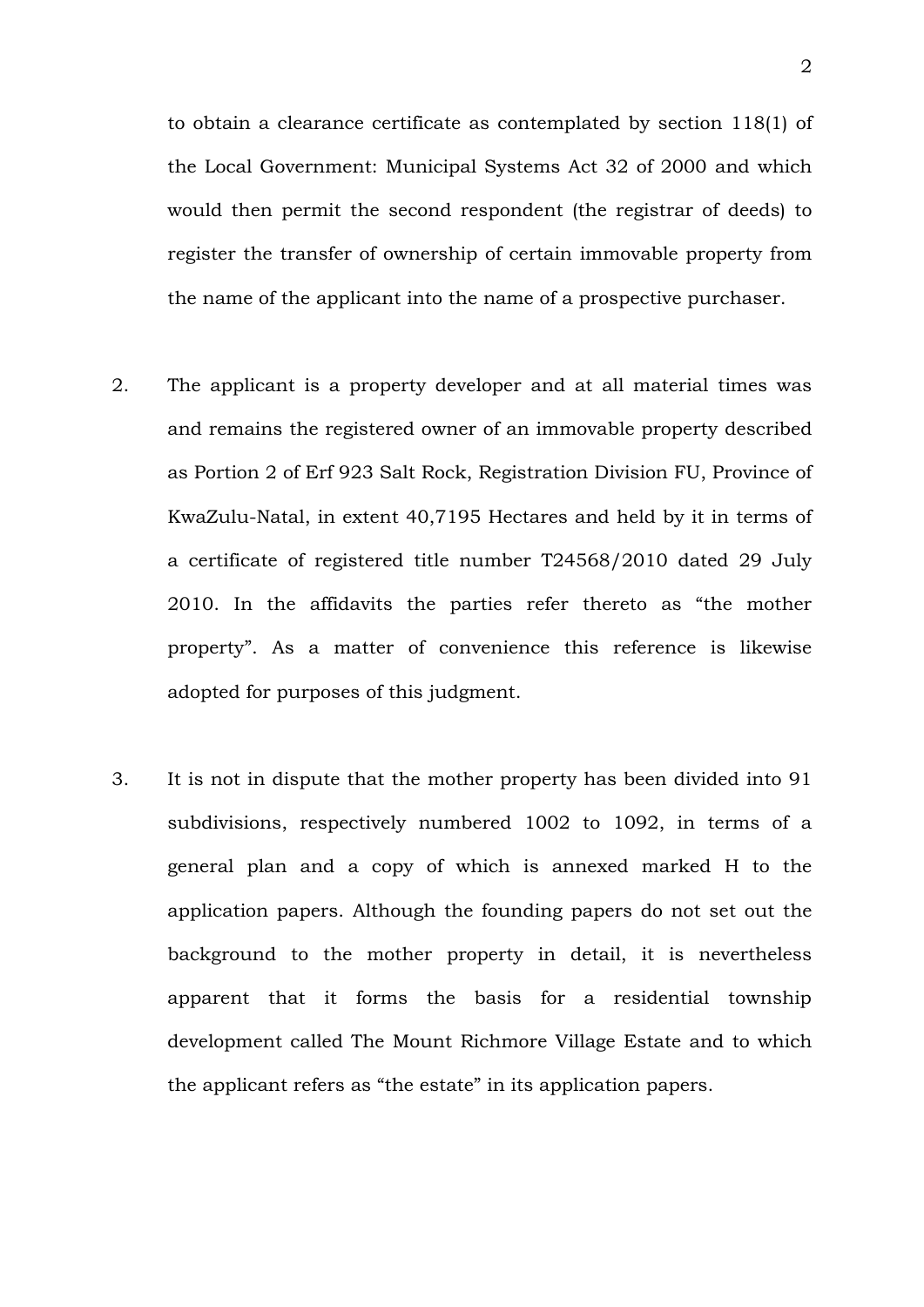- 4. It is also apparent that the subdivision of the mother property was registered in the office of the Registrar of Deeds, KwaZulu-Natal in terms of the provisions of section 46 of the Deeds Registries Act 47 of 1937 and that the establishment of the estate had been approved in terms of the provisions of the Development Facilitation Act 67 of 1995. The applicant's certificate of registered title relevant to the mother property was also endorsed in terms of section 34(4) of the said Act.
- 5. The essential dispute between the parties arose from the sale by the applicant of two subdivisions, namely Erven 1037 and 1038, both forming part of the mother property, to the third respondent. In order to effect registration of transfer of these subdivisions into the name of the third respondent the applicant applied to the first respondent for clearance certificates in terms of section 118(1) of the Local Government: Municipal Systems Act 32 of 2000 (the Municipal Systems Act).
- 6. Section 118(1) of the Municipal Systems Act reads, as follows:-

<sup>&</sup>quot;*(1) A registrar of deeds may not register the transfer of property except on production to that registrar of deeds of a prescribed certificate- (a) issued by the municipality or municipalities in which that property is situated; and (b) which certifies that all amounts that became due in connection with that property for municipal service fees, surcharges on fees, property rates and other municipal taxes, levies and duties during the two years preceding the date of application for the certificate have been fully paid.*"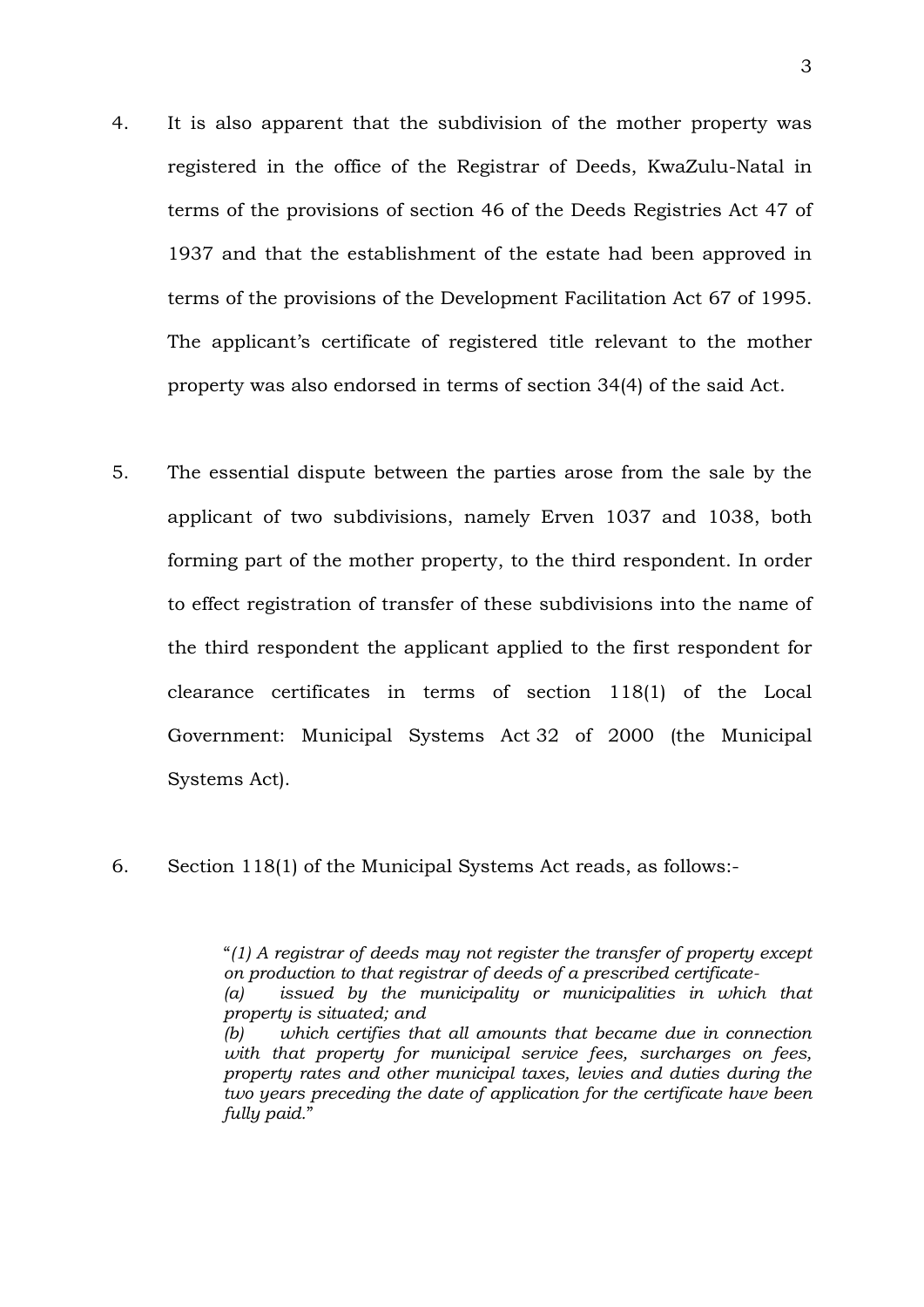- 7. The applicant and the first respondent hold differing views as to how the provisions of section 118(1) should be interpreted and applied to the sale of subdivisions forming part of the mother property. Although these two subdivisions gave rise to the dispute, the dispute is of general application. It is common cause that since the litigation commenced, the sales to the third respondent have been cancelled, but the dispute remains alive because it would affect future sales of subdivisions in the estate.
- 8. The applicant contends that the references in section 118(1) to "*the transfer of property*" and "*that property*" should be construed as a reference to the particular property which is to be the subject of the intended registration of transfer, in this instance a subdivision of the mother property and the applicant stated that it has no objection to the payment of rates and charges relevant to any particular subdivision or erf.
- 9. The applicant complains, however, that the respondent has taken the view that the references in section 118(1) to the property, which is the subject of the intended transfer, is in law to the entire mother property. This is as opposed to the individual erf or subdivision which is the object of the intended transfer. It subscribes to this view on the basis that the subdivision to be transferred still forms part of the mother property and that the rates and charges therefore payable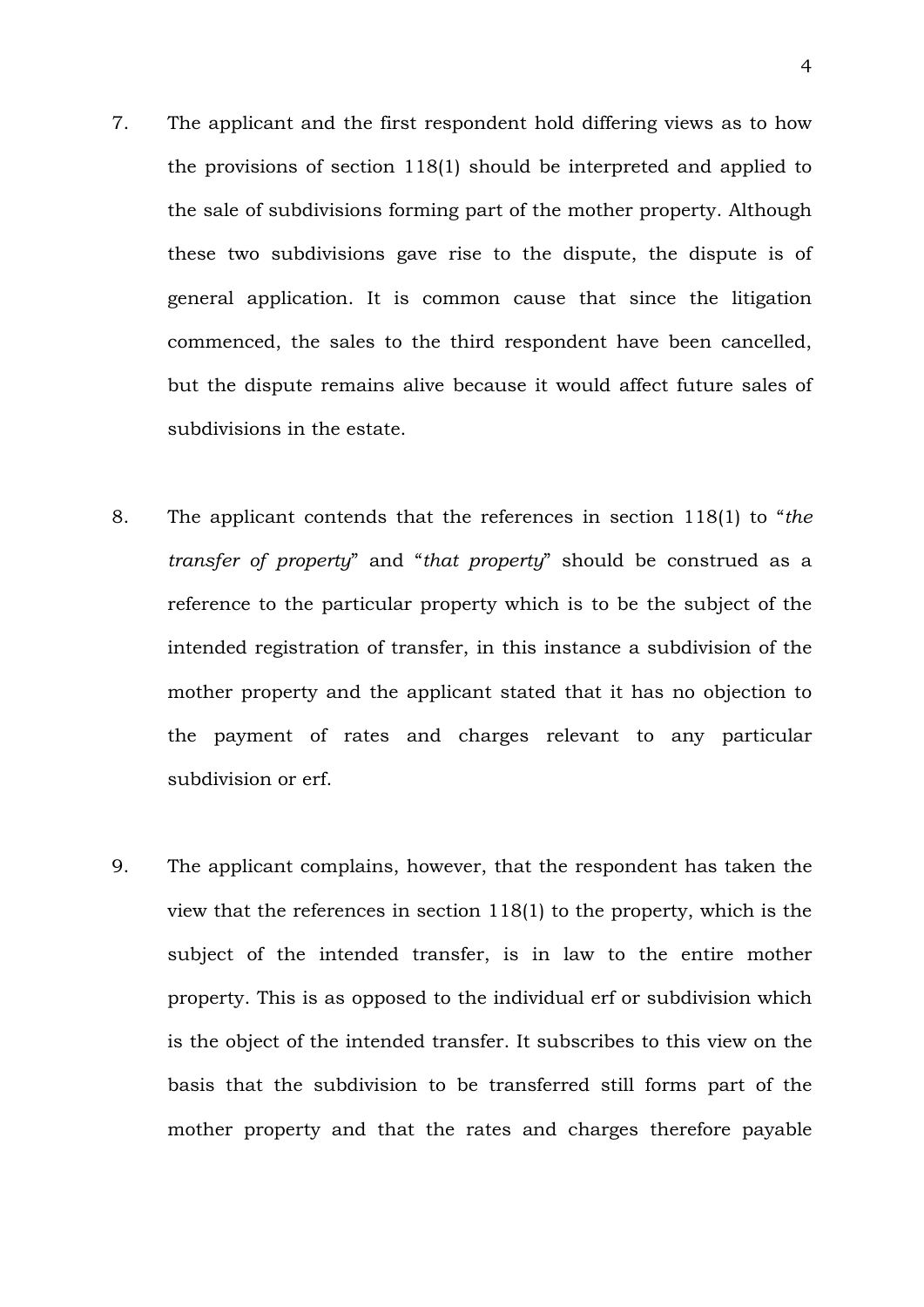before a clearance certificate can be issued, are those relevant to the mother property as a whole.

10. In paragraph 18 of the applicant's founding affidavits deposed to by one Van As, its estate manager, it is alleged that:-

> "What the First Respondent has done in the account is to insist that if individual erven, such as Erf 1037 and 1038 are transferred, all rates due in respect of the so-called "*mother property*" must be paid on each occasion before any transfer of any individual subdivision thereof is allowed."

11. The first respondent, in its answering affidavit through one Chetty, in his capacity as its Director: Revenue, admits the averments contained in paragraph 18 of the applicant's founding affidavit, but asserts that the applicant's references to Erven 1037 and 1038 as "individual erven" are misleading because;

> ".. those erven are presently (and) remain part of the mother property. Registration of their ownership will amount to the creation and first registration of separately owned property."

12. With reference to the applicant's certificate of registered title of the mother property (annexure H), reflecting it as comprising 91 smaller properties as per the plan approved by the Surveyor General, Mr Chetty on behalf of the first respondent averred that;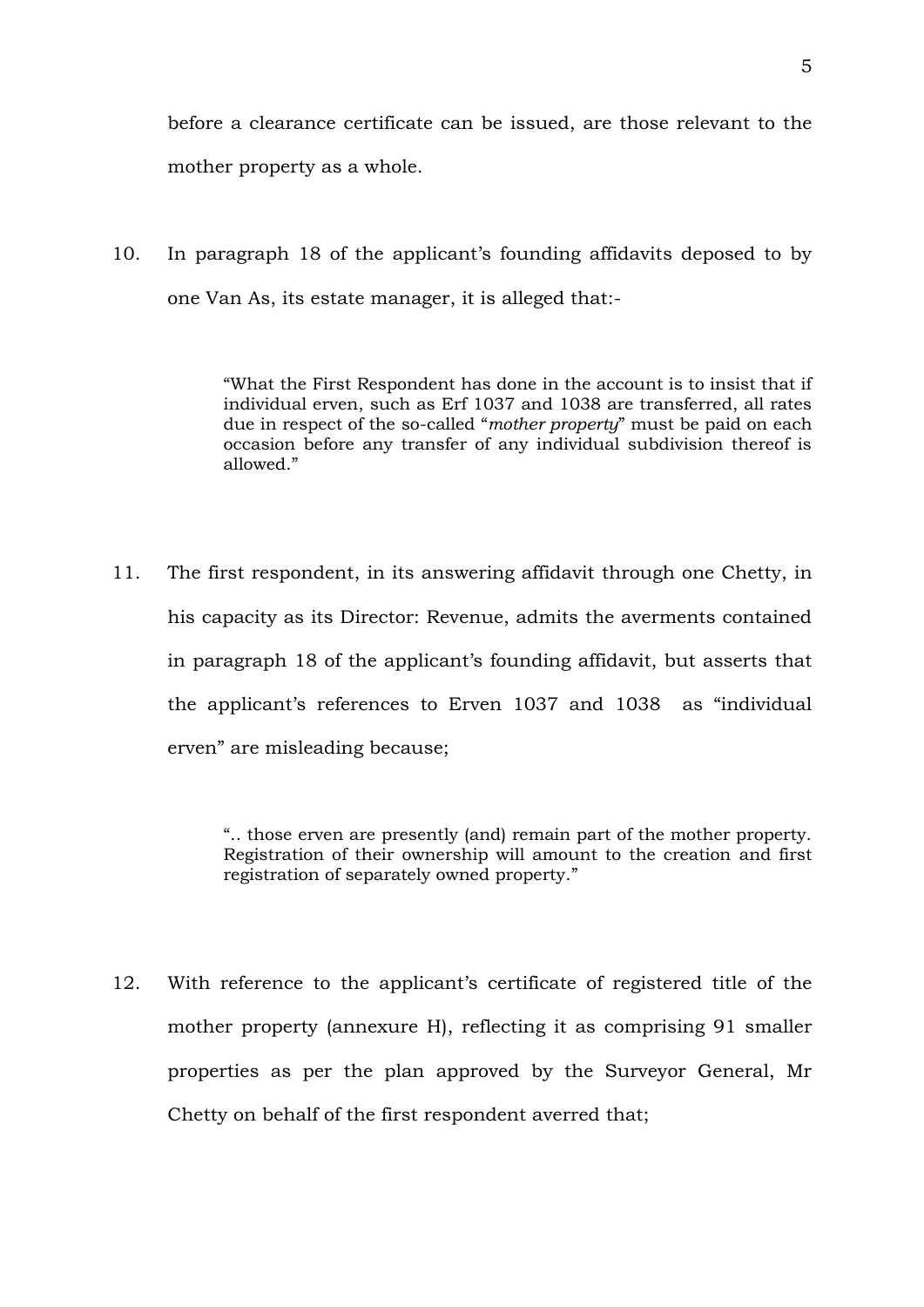"What this means is that the Surveyor General has approved various sub-divisions, but that the land which is owned is the mother property. It does not mean that ownership of the sub-divisions has been registered"

13. This approach raises the question of what then the legal status of a subdivision in respect of land so subdivided may be. Section 46 of the Deeds Registries Act reads as follows:-

#### "*46 Requirements in the case of subdivision of land into lots or erven*

- *(1) If land has been sub-divided into lots or erven shown on a general plan, the owner of the land sub-divided shall furnish a copy of the general plan to the registrar, who shall, subject to compliance with the requirements of this section and of any other law, register the plan and open a register in which all registrable transactions affecting the respective lots or erven shown on the plan shall be registered.*
- *(2) For the purposes of registration of such a general plan the title deed of the land which has been sub-divided shall be produced to the registrar together with the diagram thereof and any mortgage bond endorsed on the title deed and the mortgagee's consent to the endorsement of such bond to the effect that it attaches to the land described in the plan.*

*[Sub-s. (2) amended by s. 22 (a) of Act 43 of 1957.]*

*(3) If the land sub-divided as shown on the general plan forms the whole of any registered piece of land held by the title deed, the registrar shall make upon the title deed and the registry duplicate thereof an endorsement indicating that the land has been laid out as a township or settlement, as the case may be, in accordance with the plan, and that the lots or erven shown on the plan are to be registered in the relative register.*

*[Sub-s. (3) substituted by s. 6 of Act 92 of 1978.]*

- *(4) If the land sub-divided as shown on the general plan forms a portion only of any registered piece of land held by the title deed the registrar shall, on written application by the owner of the land, issue a certificate of township or settlement title in his favour in respect of the said portion as nearly as practicable in the prescribed form and in accordance with a diagram thereof.*
- *(5) If the land sub-divided as shown on the general plan comprises the whole or portions of two or more registered pieces of land, the registrar may require the owner to obtain a certificate of consolidated title of the land so sub-divided. The registrar shall*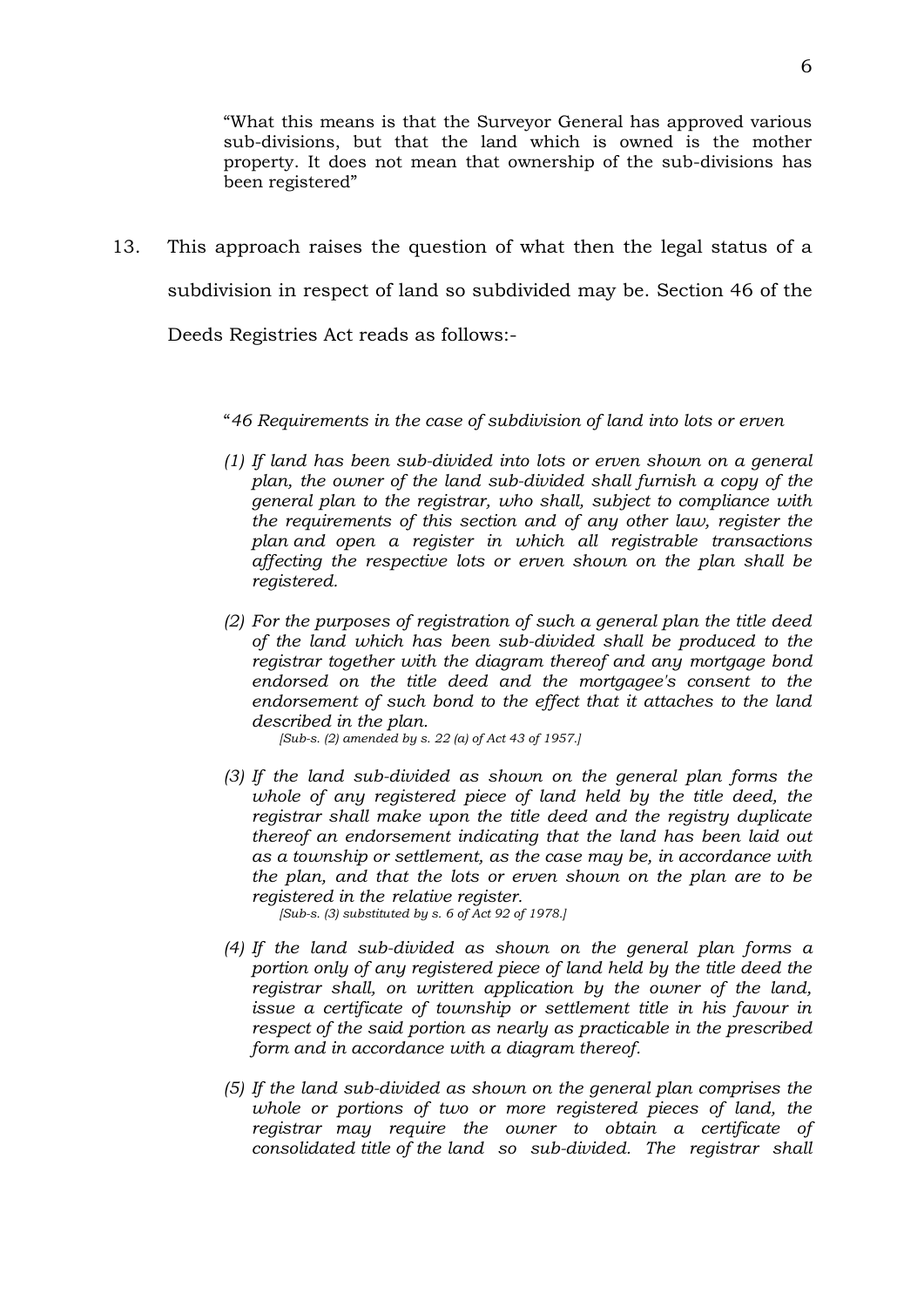*make on such certificate the endorsement mentioned in subsection (3).*

*[Sub-s. (5) amended by s. 22 (b) of Act 43 of 1957.]*

- *(6) The provisions of section forty-three and of subsections (3) to (6) inclusive of section forty shall respectively and mutatis mutandis apply in respect of the certificates of township or settlement title mentioned in subsection (4), and the certificates of consolidated title mentioned in subsection (5). [Sub-s. (6) amended by s. 22 (b) of Act 43 of 1957.]*
- *(7) Where a general plan has been registered in terms of subsection (1), it shall not be necessary, where a whole erf is transferred, to produce a diagram thereof: Provided that where a diagram has not been produced, a reference shall be made to the general plan in the relevant deed of transfer: Provided further that the provisions of this subsection shall apply only with reference to general plans lodged for registration on or after the date of commencement of the Deeds Registries Amendment Act, 1965.*

*[Sub-s. (7) added by s. 17 of Act 87 of 1965.]*"

- 14. It is apparent from annexure H that the general plan pertaining to the mother property has been registered by the registrar of deeds and that it was endorsed in compliance with the provisions of section 46(3) of the Deeds Registries Act. I did not understand any of the parties to dispute this state of affairs. Instead the disputes related to the consequences of such registration.
- 15. Counsel for the first respondent submitted that registration under section 46(1) of the Deeds Registries Act does not confer ownership, or put differently, "title" upon the owner of the mother property of the subdivisions thus envisaged, but merely registers a sub-divisional plan on which future transactions would be registered. By future transactions presumably was meant future transfers of the subdivisions to new owners. Counsel further submitted that ownership ("title") of a sub-division may, inter alia, be acquired by registration of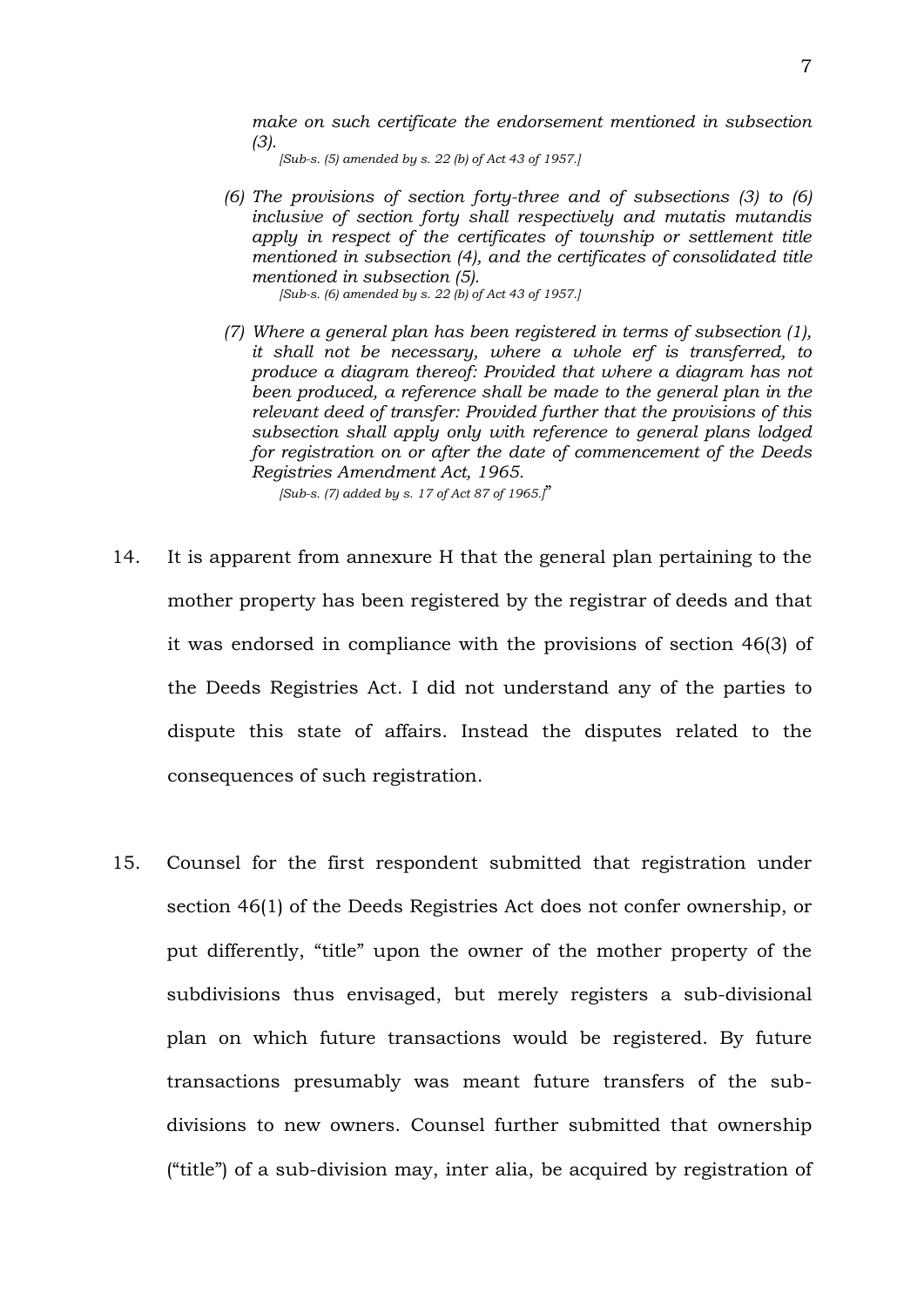a certificate of registered title ("CRT") in terms of section 43 of the Deeds Registries Act and that the applicant attempted to cure the difficulty that it did not own erven 1037 and 1038 at the time of bringing the application, by subsequently applying for and obtaining CRT's in respect of these two sub-divisions.

#### 16. Section 43 of the Deeds Registries Act provides, as follows:-

#### "*43 Certificate of registered title of portion of a piece of land*

*(1) If a defined portion of a piece of land has been surveyed and a diagram thereof has been approved by the surveyor-general concerned, the registrar may on written application by the owner of the land accompanied by the diagram of such portion, the title deed of the land, any bond thereon and the written consent of the holder of any such bond, issue a certificate of registered title in respect of such portion, as nearly as practicable in the prescribed form.*

*[Sub-s. (1) amended by s. 19 (a) of Act 43 of 1957.]*

*(2) In registering the certificate the registrar shall endorse on the title deed that it has been superseded by the certificate in respect of the land described in the certificate, and on the certificate that the land described therein is mortgaged by the bond, and shall make such endorsements on the bond and such entries in the registers as shall clearly indicate that the land is now owned by virtue of the certificate and is subject to such bond.*

*[Sub-s. (2) amended by s. 19 (b) of Act 43 of 1957.]*

- *(3) The provisions of this section shall also apply where two or more defined portions of a piece of land have been surveyed and the diagrams thereof approved: Provided that each of such portions shall be described in a separate paragraph in the certificate.*
- *(4) No defined portion of a piece of land shall be mortgaged until the owner thereof has obtained a certificate of registered title in respect of such portion in accordance with the provisions of this section.*
- *(5) (a) Save in the case of a transfer of a whole erf, no owner of a township or settlement in whose title deed the individual erven are not separately described, shall deal separately in any way with an individual erf in such township or settlement or any portion thereof*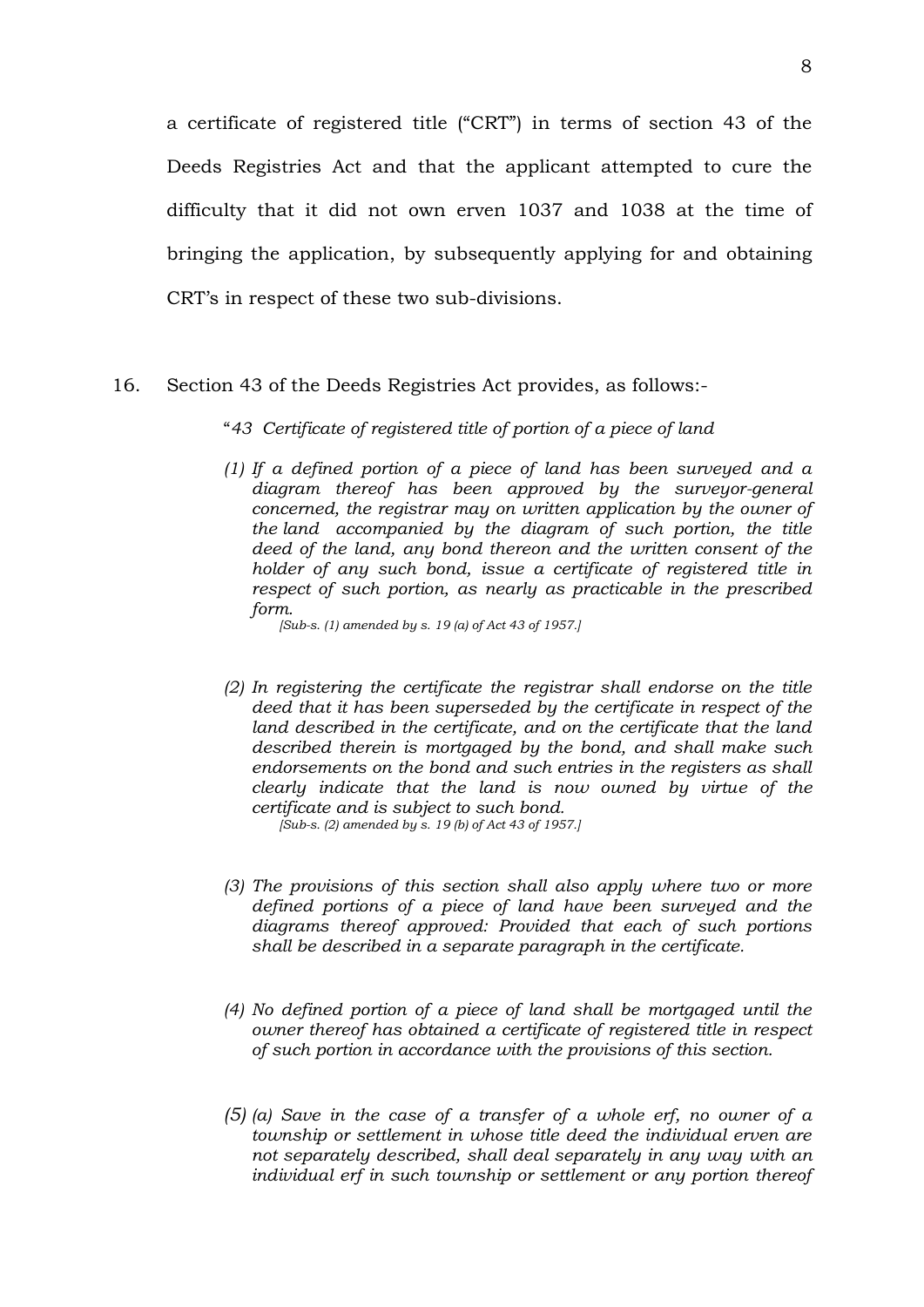*or share therein until he has obtained a certificate of registered title of such erf in the prescribed form. (b) ......[Para. (b) deleted by s. 4 of Act 11 of 1996.] [Sub-s. (5) added by s. 19 (c) of Act 43 of* 

*1957.]*"

- 17. It is apparent from the provisions of section 46(1) of the Deeds Registries Act that upon registration of the general plan of duly subdivided land, ownership thereof remains unaffected. Unlike in the case of section 16 of the Deeds Registries Act, there is no conveyance of ownership from one person to another involved because the existing registered owner of the sub-divided land retains her or his position as such (See: *Ex parte Menzies et Uxor,* 1993 (3) SA 799 (C), King J at page 819E, where the distinction is drawn between s16 which applies to the transfer of ownership from one person to another and the situation where an owner seeks to have a title deed endorsed to correctly reflect his rights of ownership).
- 18. What is, however, envisaged by section 46(1) is that future registerable transactions relevant to and affecting the various sub-divisions thus recognised, would be recorded and registered in a dedicated register as opened by the registrar of deeds.
- 19. It is also relevant to have regard to the definitions contained in section 102 of the Deeds Registries Act. These include, in alphabetical order, the following:-

"*'erf' means every piece of land registered as an erf, lot, plot or stand in a deeds registry, and includes every defined portion, not intended to be*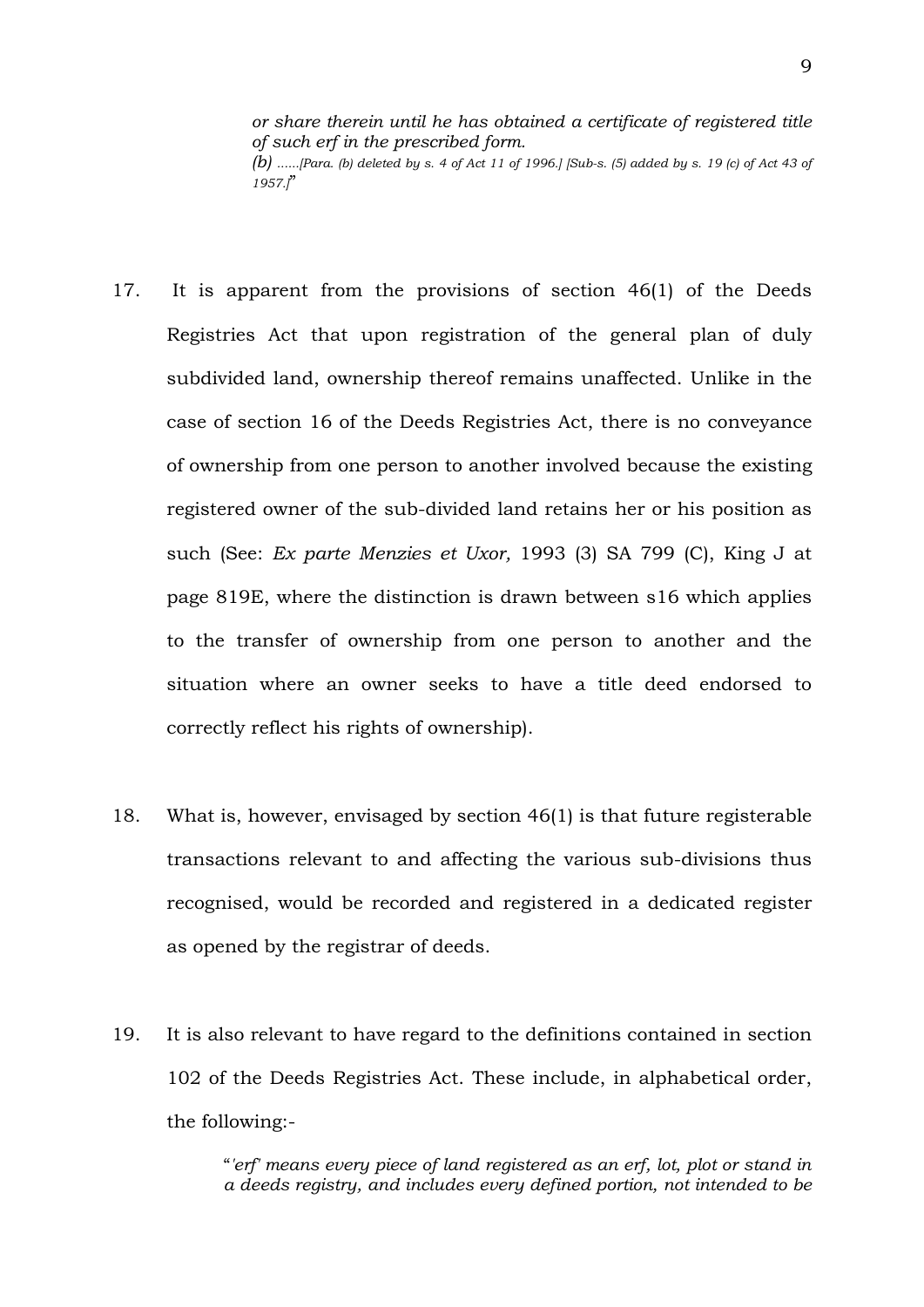*a public place, of a piece of land laid out as a township, whether or not it has been formally recognized, approved or proclaimed as such;*"

"*'general plan' means a plan which represents the relative positions and dimensions of two or more pieces of land and has been signed by a person recognized by law as a land surveyor, and which has been approved, provisionally approved or certified as a general plan by a surveyor-general or other officer empowered under any law so to approve, provisionally approve or certify a general plan, and includes a general plan or copy thereof prepared in a surveyor-general's office and approved, provisionally approved or certified as aforesaid, or a general plan which has at any time, prior to the commencement of this Act, been accepted for registration in a deeds registry or surveyor-general's office;*

*[Definition of 'general plan' substituted by s. 32 of Act 113 of 1991.]*"

"*'land' includes a share in land; [Definition of 'land' substituted by s. 22 (a) of Act 27 of 1982.]*"

"*'owner' means, in relation to-*

*(a) immovable property, subject to paragraph (b), the person registered as the owner or holder thereof and includes the trustee in an insolvent estate, a liquidator or trustee elected or appointed under the Agricultural Credit Act, 1966 (Act 28 of 1966), the liquidator of a company or a close corporation which is an owner and the executor of any owner who has died or the representative recognized by law of any owner who is a minor or of unsound mind or is otherwise under disability, provided such trustee, liquidator, executor or legal representative is acting within the authority conferred on him or her by law;*

*[Para. (a) substituted by s. 22 (d) of Act 14 of 1993 and by s. 9 (b) of Act 11 of 1996.]*

*(b) ……."*

*"'registered' means registered in a deeds registry;"*

20. It must follow that the owner (as defined) of land in respect of which a general plan has been registered in terms of section 46(1) of the Deeds Registries Act, must also at the time of such registration continue to be the owner of each sub-division, or erf, thus registered. After all,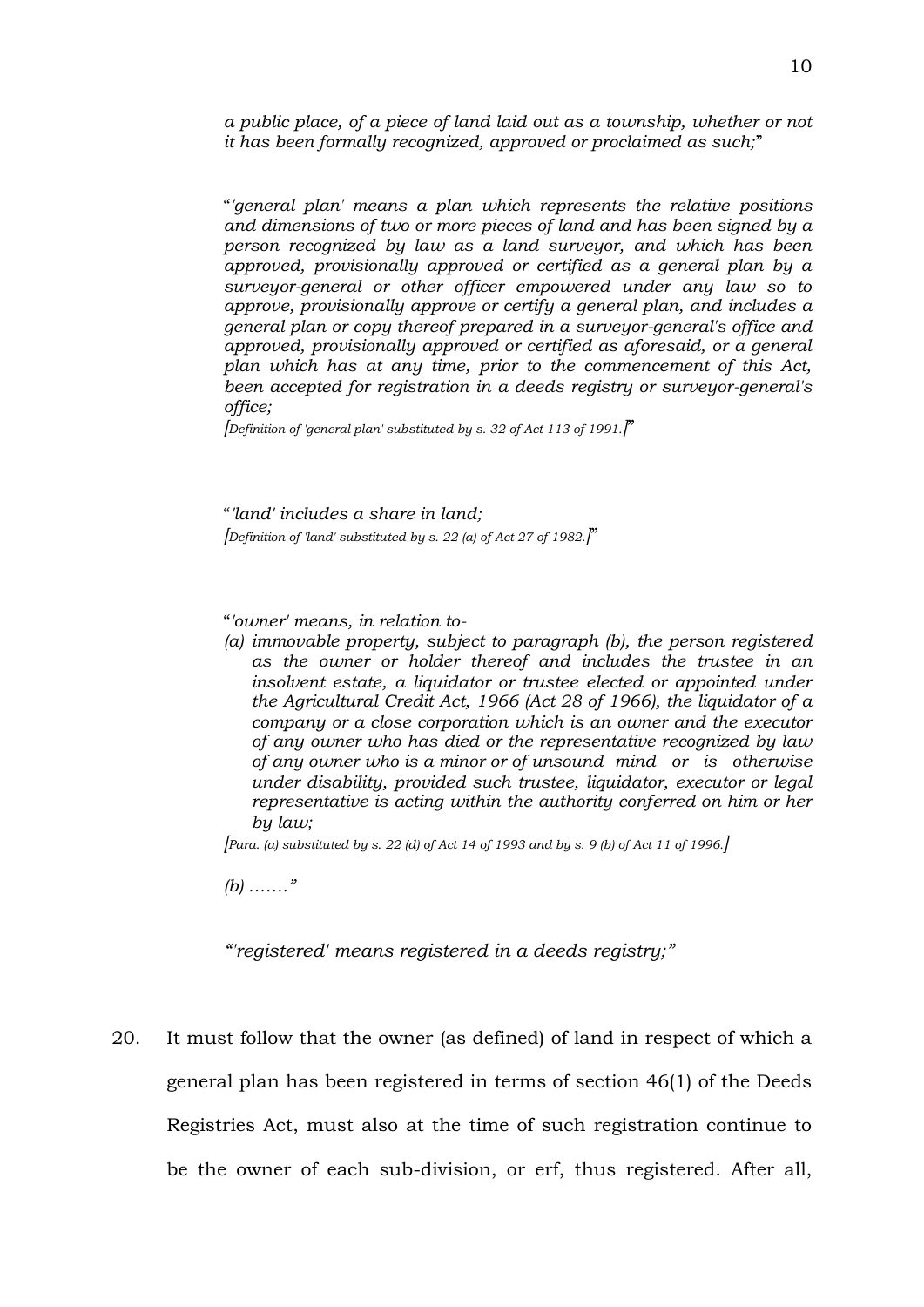there is no suggestion that erven which come about by the registration of a general plan would be ownerless.

- 21. On the contrary, in terms of section 43(1) provision is made that the owner of a defined portion of land may request the issue of a certificate of registered title in respect of any such portion and section 43(2) provides for the certificate, once issued, to supersede the title deed, so that such portion is thereafter owned by virtue of the certificate of registered title.
- 22. By contrast, when section 46(1) is read with the provisions of section 46(7) and 43(5)(a) of the Deeds Registries Act it becomes clear that any sub-division, if alienated as a whole, may be registered into the name of its new owner without the need first to obtain a certificate of registered title in respect of such sub-division (*Pesic and Another v Wetdan W38 CC and Others* 2006 (5) SA 445 (W)).
- 23. In my view the submission made on behalf of the first respondent to the effect that registration under section 46(1) of the Deeds Registries Act does not confer ownership is correct to the extent that no transfer of ownership is involved. But it is incorrect insofar as the suggestion is made that ownership can only come about when a certificate of registered title is issued to the applicant. Such a certificate is not a prerequisite to enable the applicant to pass registered title to the third respondent or any other purchasers of sub-divisions in the estate.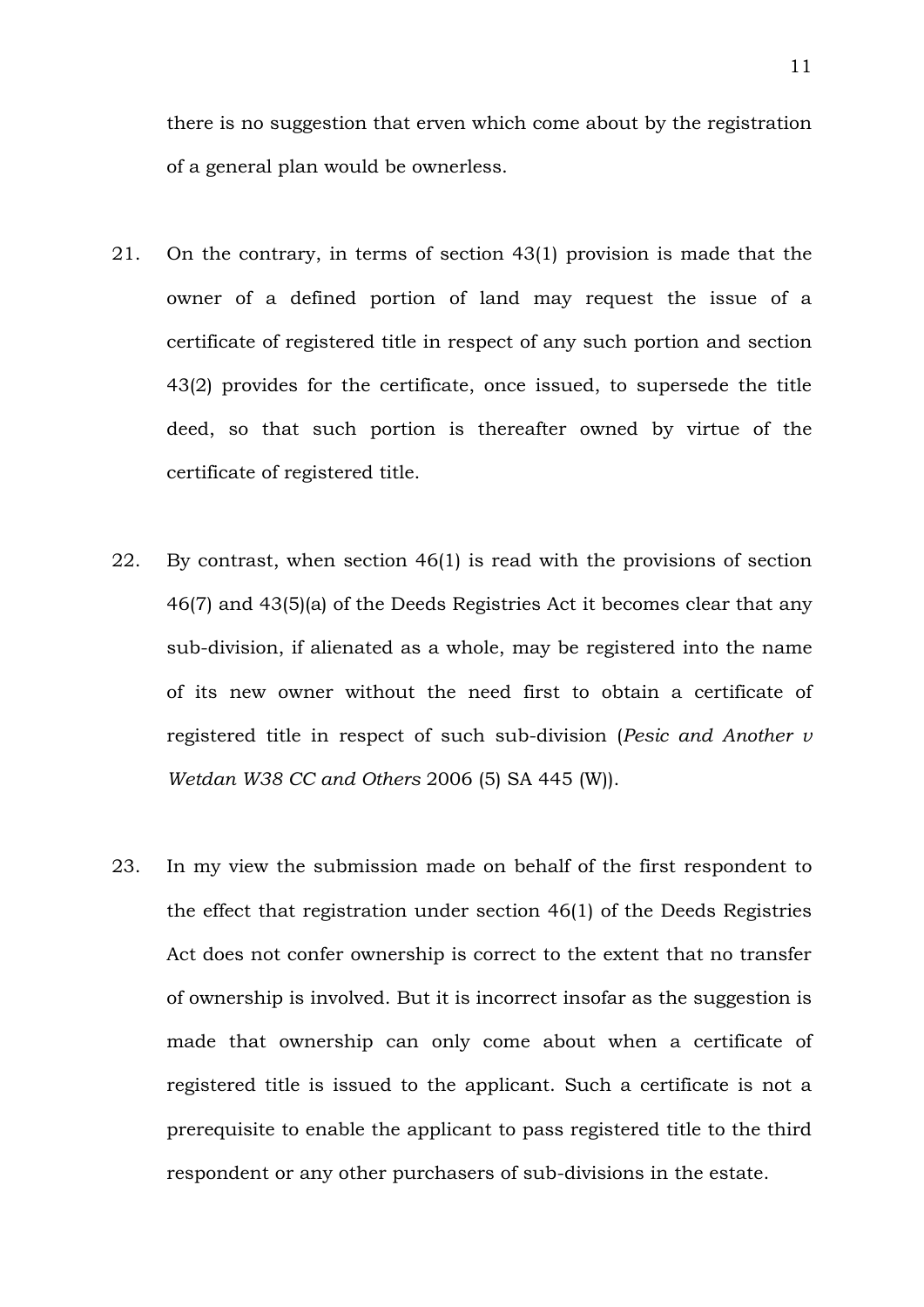- 24. It follows that in my judgment the applicant has been the registered owner of the mother property prior to the registration of the general plan and the owner of the sub-divisions making up the mother property following registration on the general plan. Thereafter it was entitled to have transferred ownership in any of the sub-divisions to third parties without the need first to have applied for and obtained certificates of registered title in respect of such sub-divisions.
- 25. In the light of the conclusion to which I have come regarding the ownership of the sub-divisions making up the mother property, it now becomes necessary to consider the provisions of section 118(1) of the Municipal Systems Act, already set out above.
- 26. The purpose and effect of section 118(1) was considered by the Supreme Court of Appeal in *City of Tshwane Metropolitan Municipality v Mathabathe* 2013 (4) SA 319 (SCA), where Ponnan JA remarked at page 324 C-E in para 9 that:-

"*[9] Municipalities are obliged to collect moneys that become payable to them for property rates and taxes and for the provision of municipal services (s 96). They are assisted to fulfil that obligation in two ways: first, they are given security for repayment of the debt in that it is a charge upon the property concerned (s 118(3)); and, second, they are given the capacity to block the transfer of ownership of the property until debts have been paid in certain circumstances (s 118(1)) (per Nugent JA, City of Cape Town v Real People Housing (Pty) Ltd 2010 (5) SA 196 (SCA) para 2). The principal elements of s 118 are accordingly a veto or embargo provision with a time limit (s 118(1)) and a security provision without a time limit (s 118(3)) (City of Johannesburg v Kaplan NO and Another 2006 (5) SA 10 (SCA) para 13). The two subsections*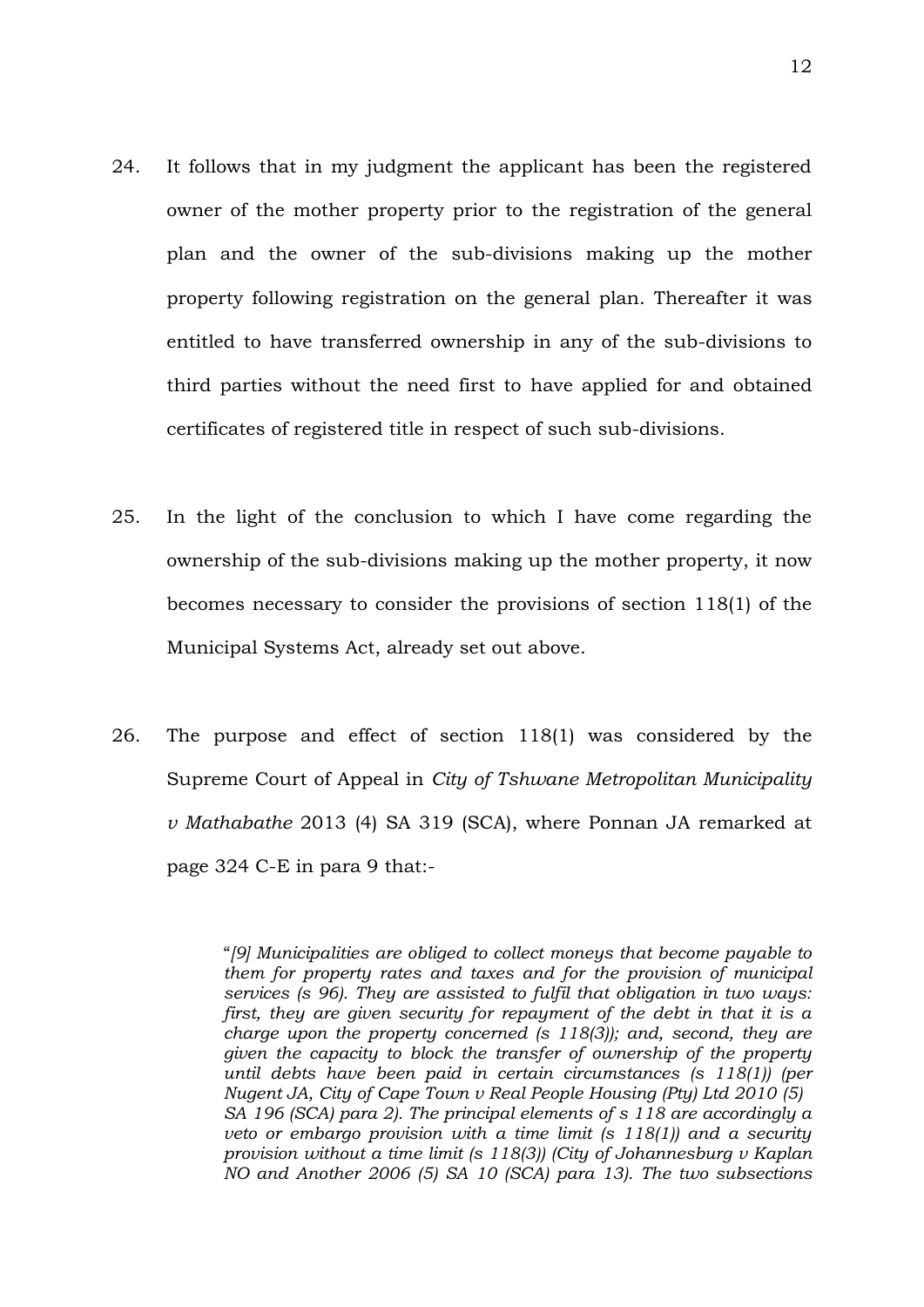*thus provide a municipality with two different remedies. Although the purpose of both is to ensure payment of the municipal claims that fall within the stipulated categories, the mechanisms employed to achieve that purpose are different (BOE Bank Ltd v Tshwane Metropolitan Municipality 2005 (4) SA 336 (SCA) para 7).*"

- 27. It is relevant to note that Ponnan JA referred to municipalities being given the capacity in terms of section 118(1) to block the transfer of ownership of "*the property*" until debts due to it have been paid. That suggests that such power is limited to the property intended to be the subject of the transfer of ownership and in respect of which a clearance certificate is sought.
- 28. Counsel for the first respondent submitted that rates are payable by the owner of the property concerned and premised his argument upon the approach that registration of the general plan in terms of section 46(1) of the Deeds Registries Act does not confer upon the resulting sub-divisions ownership separate from that of the mother property. Consequently, so the argument ran, separate ownership in a subdivision only came about when a sub-division is transferred to a new owner.
- 29. I remain unpersuaded by the argument. The fact that the first respondent has not taken steps to include the sub-divisions as separate entities in its valuation roll or to individually rate them cannot affect the legal ownership of the sub-divisions making up the mother property. It may be that the first respondent compromised its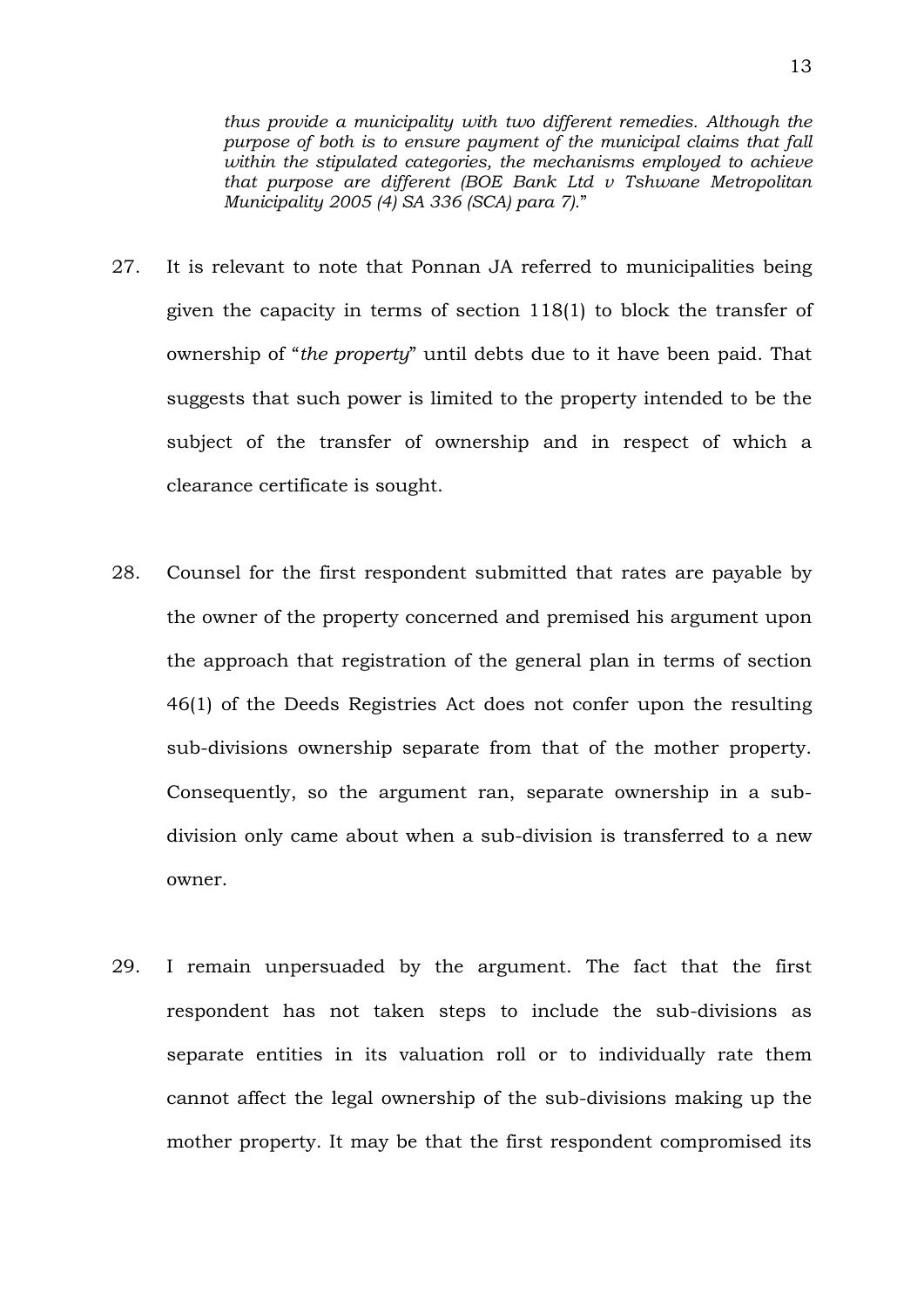position by virtue of the conclusion of the service agreement, but the whole agreement does not form part of the court papers before me and that is not an issue which I need to decide in these proceedings.

- 30. Counsel for the first respondent submitted that by reason of the transfer of a sub-division being the first transfer thereof, separating it from the mother property, the first respondent was entitled to apply the provisions of section 118(1) to the entire mother property, as it exists before separation and thus to "..*veto the transfer to secure rates.*" In *Cape Town v Real People Housing (Pty) Ltd* 2010 (5) SA 196 (SCA), Nugent JA at page 201E in para 14 remarked that "*I do not think it is necessary to cite authority for the trite proposition that a term cannot be implied in a statute if it would contradict its express terms.*". Those words were spoken with regard to the provisions of section 118(3), but they apply with equal force also to section 118(1) of the Municipal Systems Act.
- 31. Counsel for the applicant urged me to interpret the provisions of section 118(1) as applying only to the sub-division sought to be transferred and in respect of which the clearance certificate is applied for. In so doing counsel relied upon the approach to interpretation as set out by the court of appeal in *Natal Joint Municipal Pension Fund v Endumeni Municipality* 2012 (4) SA 593 (SCA) at para graph 18. There Wallis JA in conclusion stated that:-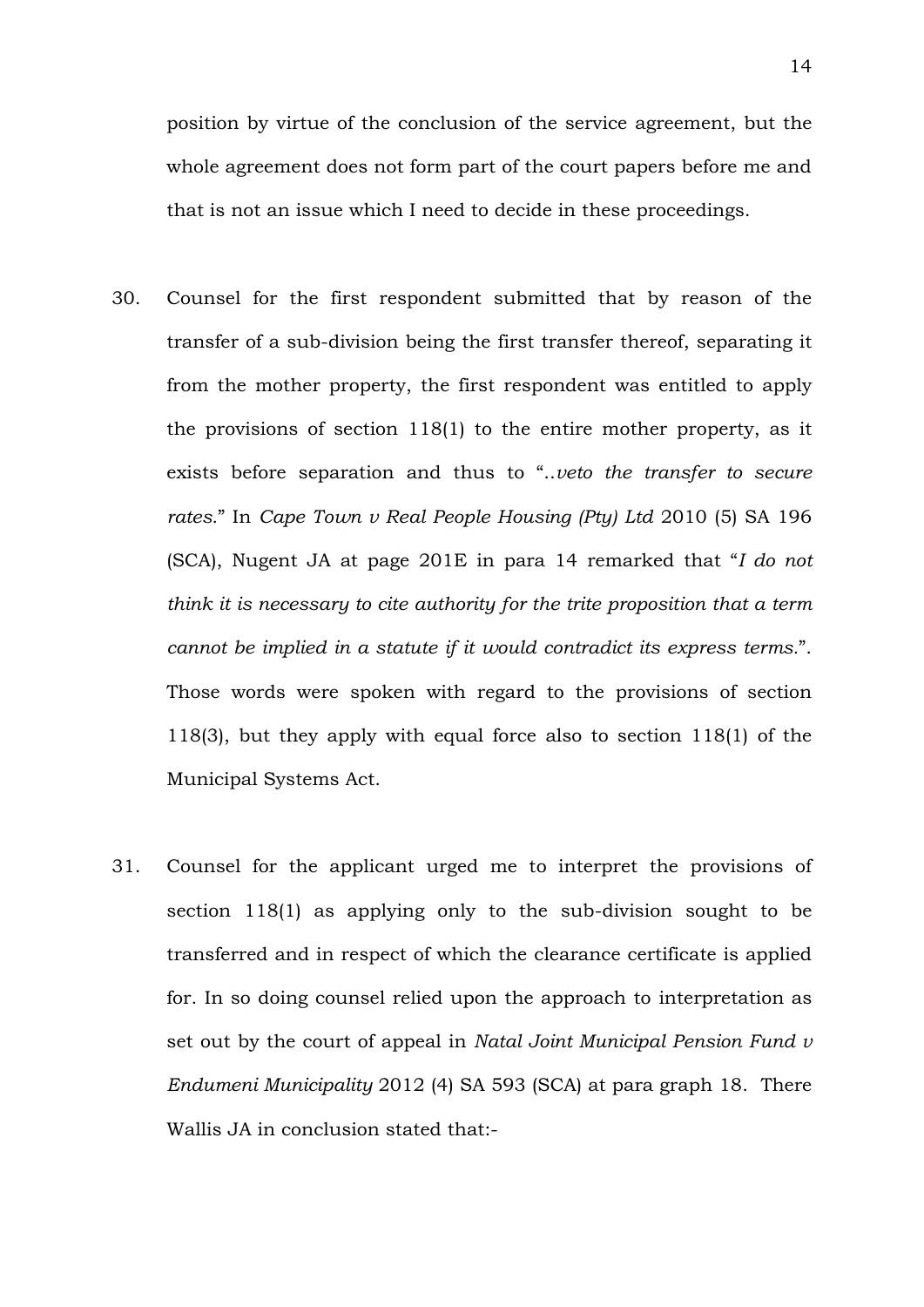"*The 'inevitable point of departure is the language of the provision itself', read in context and having regard to the purpose of the provision and the background to the preparation and production of the document.*"

- 32. What section 118(1) prohibits is the registration of transfer of property without the production of a certificate of clearance with regard to "*that property*". The only property in respect of which the registration of the transfer of ownership is in contemplation when the issue of a clearance certificate is requested, is the sub-division concerned and not the mother property which has, by virtue of the registration of the general plan, been sub-divided into multiple erven.
- 33. In my judgment the provisions of section 118(1) of the Municipal Systems Act could, in the present matter, only have been applied to the erven in respect of which the clearance certificates were sought at the time, namely erven 1037 and 1038. Since their sales have fallen through the relief in this regard must be limited to declaratory relief.
- 34. There was some mention in passing during the course of counsels' addresses of other issues between the parties, but the main thrust of the argument from both sides related to the interpretation and application of section 118(1) and whether to the mother property or to the sub-divisions intended for transfer. It seems to me that the main issue is encapsulated by the relief sought in prayer 2(b) of the notice of motion.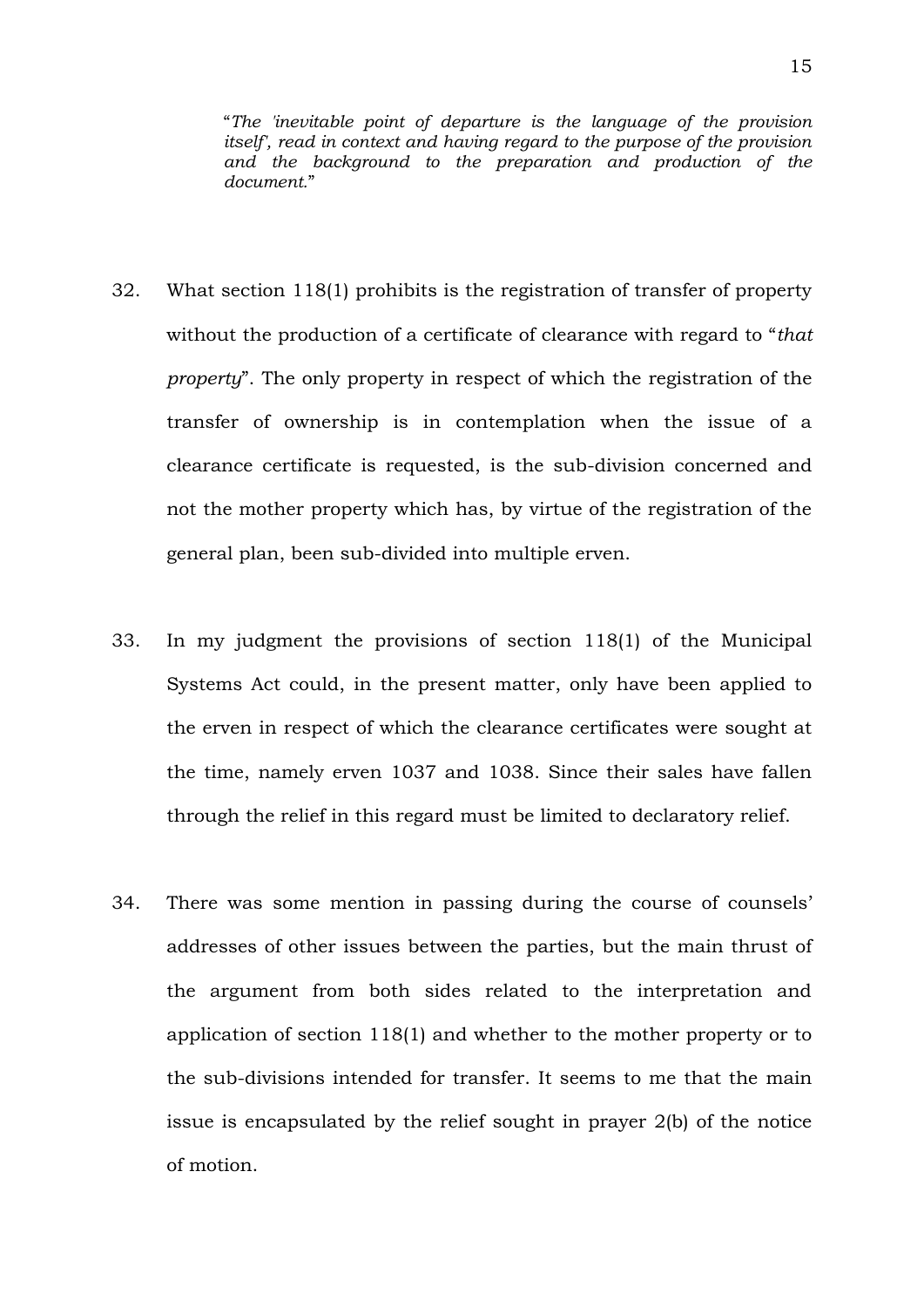- 35. The only other live issue remaining is that of costs. Both counsel sought costs orders adverse to the opposing party. In the view I take of the matter the applicant has been substantially successful with regard to the main issue and I can see no reason why costs should not follow the result. However, in my view the costs occasioned by the applicant's supplementary replying affidavits and the interlocutory application seeking leave to deliver these are on a different footing. I am unpersuaded that these costs should be for the account of the first respondent.
- 36. In the result I make the following order:
	- a. It is declared that the calculation of the amounts payable to the first respondent in order to secure the issue of a clearance certificate in terms of the provisions of section 118(1) of the Local Government: Municipal Systems Act 32 of 2000 in respect of the intended registration of transfer of property ownership of any of the sub-divisions forming part of the Mount Richmore Village Estate at Salt Rock, KwaZulu-Natal, shall be based upon the particular erf or sub-division in respect of which the application for such a clearance certificate is made.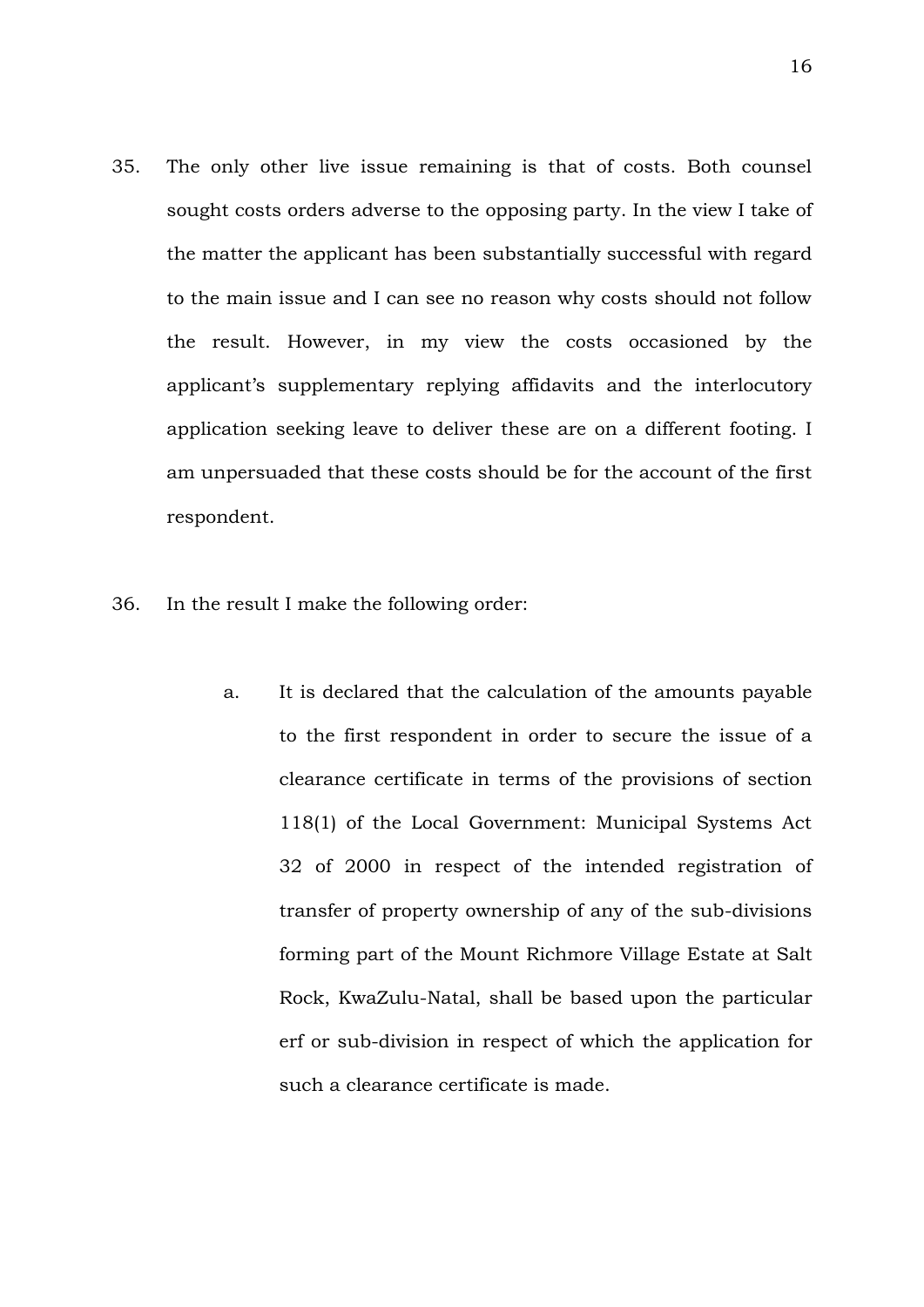b. The first respondent shall pay the costs of the application, save that there shall be no order as to the costs occasioned by the delivery by the applicant of its supplementary replying affidavits and the application in terms of rule 6(5)(e) for authority to do so.

**VAN ZÿL, J.**

\_\_\_\_\_\_\_\_\_\_\_\_\_\_\_\_\_\_\_\_